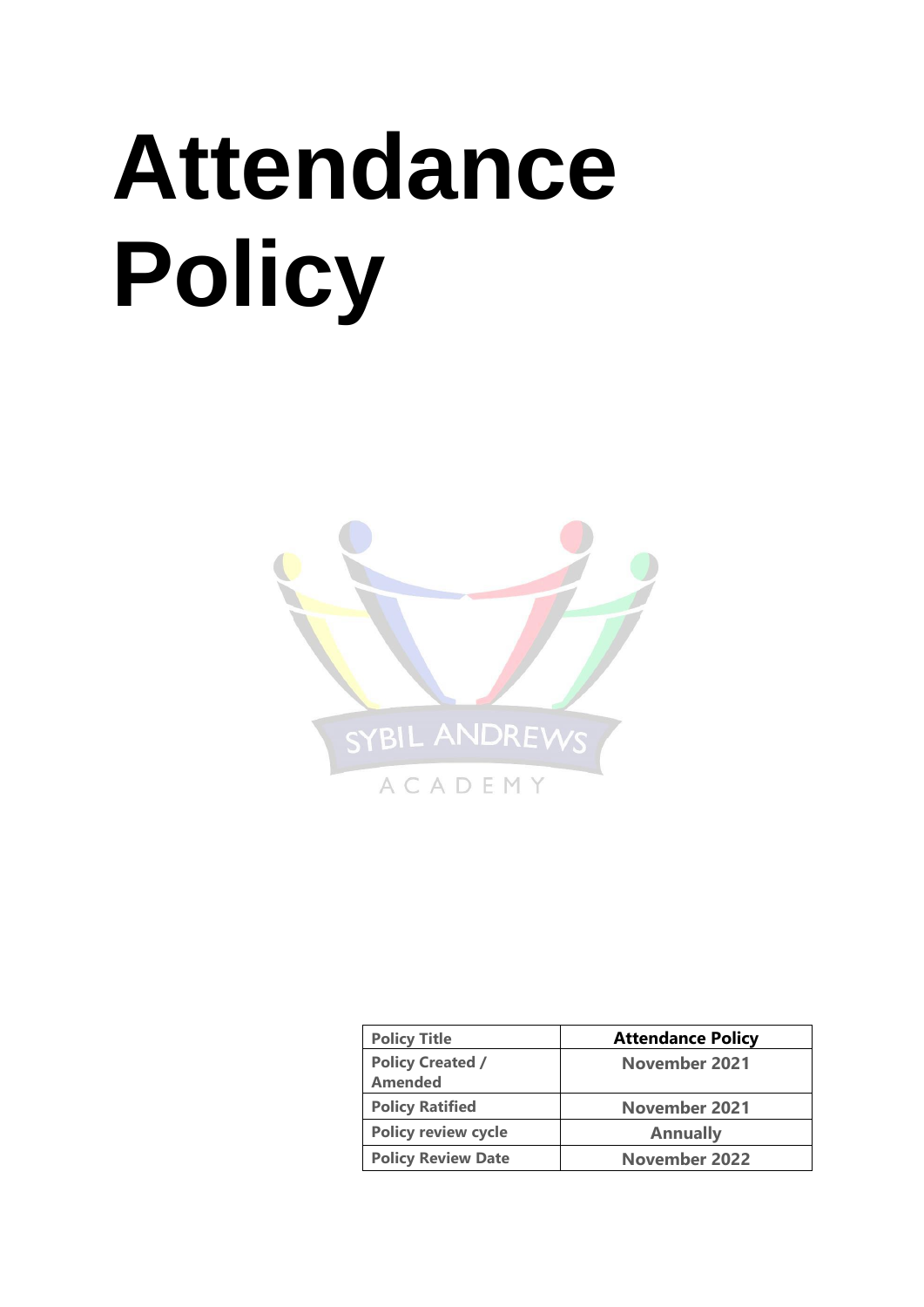

# **Contents**

| 1              | <b>Introduction</b>                                     | 3       |
|----------------|---------------------------------------------------------|---------|
| $\overline{2}$ | <b>Academy's Roles and Responsibilities</b>             | $3 - 5$ |
| 3              | <b>Collection of Analysis of Data</b>                   | 5       |
| 4              | <b>Strategies for Managing and Improving Attendance</b> | $6-7$   |
| 5              | <b>Special Leave of Absence</b>                         | $7 - 8$ |
| 6              | <b>Extended Leave of Absence</b>                        | 8       |
| 7              | <b>Penalty Notices</b>                                  | $8 - 9$ |
| 8              | <b>Parents' / Carers' Responsibilities</b>              | 9       |
| 9              | <b>Governors' Responsibilities Section 175 (2)</b>      | 9       |
| 10             | <b>Conclusion</b>                                       | 10      |
| 11             | <b>Reviewing the Policy</b>                             | 10      |
| 12             | <b>Appendix 1 - Register Codes</b>                      | 11      |
|                | Appendix 2 - The importance of Attendance               | 12      |
|                | Appendix 3 - Research regarding poor attendance         | 13      |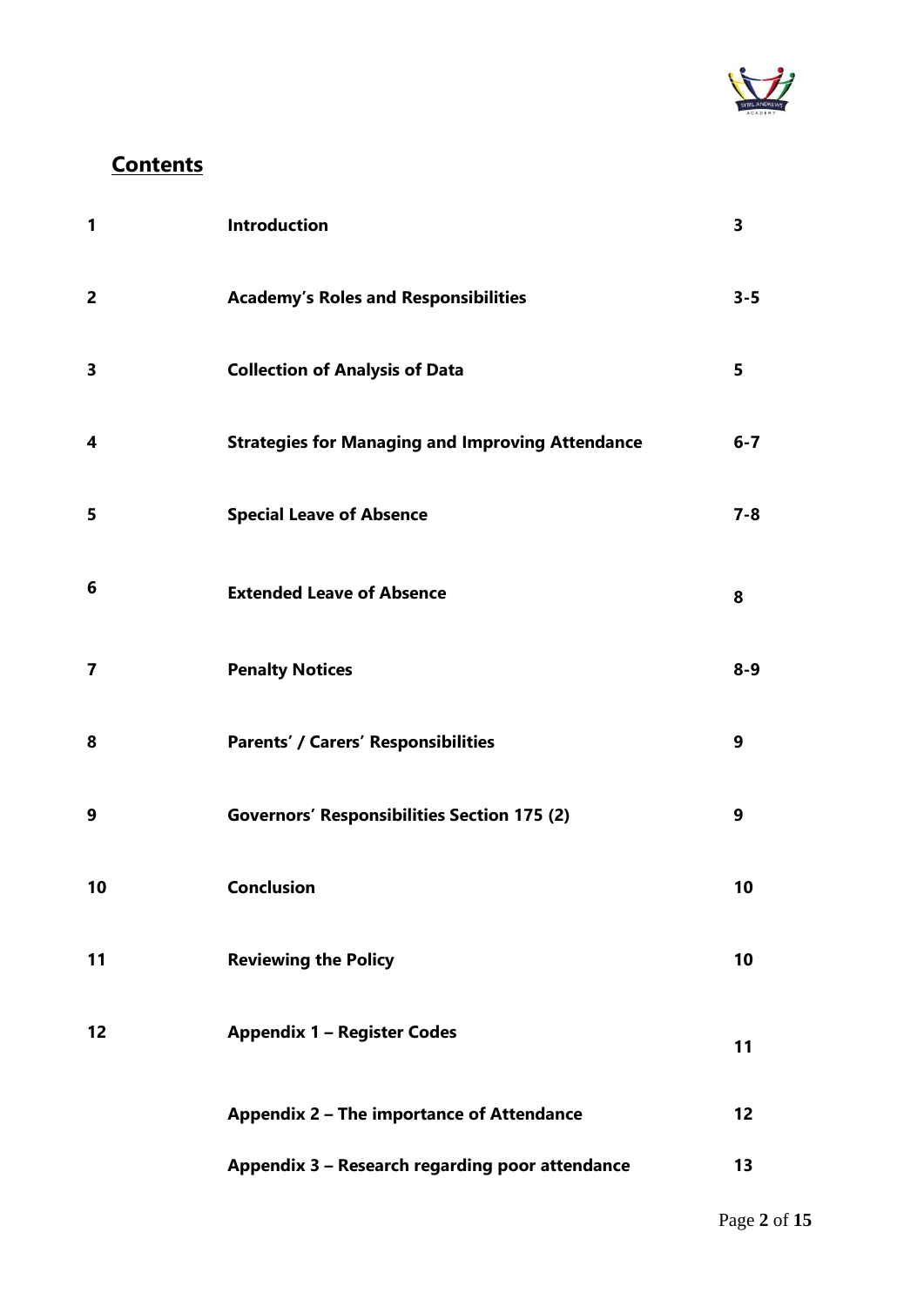

# **1 INTRODUCTION**

- 1.1 Sybil Andrews Academy is committed to providing an education of the highest quality for all its students and recognises this can only be achieved by supporting and promoting excellent school attendance for all. This is based on the belief that only by attending school regularly and punctually will children and young people be able to take full advantage of the educational opportunities available to them. High attainment depends on good attendance.
- 1.2 The whole Academy community students, parents and carers, teaching and support staff and Academy Governors – have a responsibility for ensuring good school attendance and have important roles to play. The purpose of the policy is to clarify everyone's part in this.
- 1.3 This policy has been drawn up after consultation and is based on current government and Local Authority guidance and statutory regulations. It has been agreed between Sybil Andrews Academy and local feeder primary schools as a common policy across all schools. Each school will ensure that all members of the community know of the policy and have access to it.

## **2 ACADEMY'S ROLES AND RESPONSIBILITIES**

- 2.1 All staff (teaching and support) at the Academy have a key role to play in supporting and promoting excellent school attendance and will work to provide an environment in which all our students are eager to learn, feel valued members of the Academy community and look forward to coming to school every day. Staff also have a responsibility to set a good example in matters relating to their own attendance and punctuality.
- 2.2 Attendance Leader

A member of the Senior Leadership Team (SLT) will oversee, direct and co-ordinate the Academy's work in promoting regular and improved attendance and will ensure the Attendance Policy is consistently applied throughout the Academy. This person, known as the Attendance Leader, will also ensure that up-to-date attendance data and issues are shared regularly with the SLT, are made regularly available to all staff, students and parents (who will regularly be reminded about the importance of good school attendance) and that a report is prepared for the governing body regularly. He/she will ensure that attendance issues are identified at an early stage and that support is put in place to deal with any difficulties.

#### 2.3 Registration

2.3.1 The Academy is required to mark the attendance register at the start of the day and also at the start of each lesson. Classroom teachers/form tutors are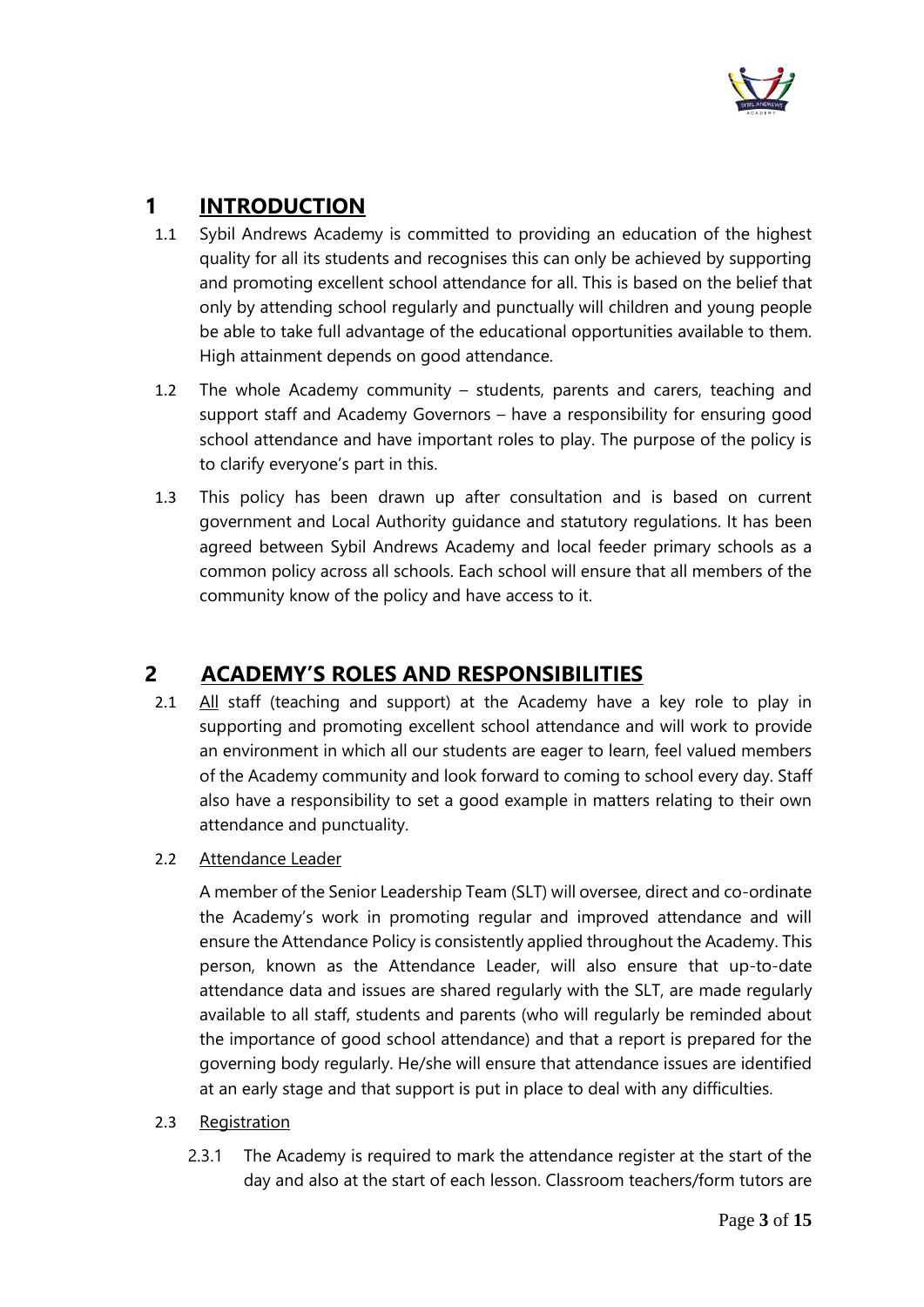

responsible for completing the attendance registers to confirm whether a student is present or absent. This includes completing a register for other approved educational activities. The Attendance Officer will then add details of any absence, using the prescribed codes (shown In *Appendix 1*).

- 2.3.2 The register will be called promptly at the start of each lesson. A mark will be made in respect of each student.
- <span id="page-3-0"></span>2.3.3 The registers will close at 9.30am and 1:00pm. Any student who arrives after the closing of the register will count as absent. Students who arrive before the register closes will be counted present but will be dealt with under the Academy's policy on punctuality and lateness (see par[a 4.5](#page-6-0) on page [7\)](#page-6-0).

#### 2.4 Categorising Absence

- 2.4.1 A mark will be made in respect of each student during registration. Any student who is not present at this time will be marked unauthorised absent unless leave has been granted by the Academy in advance or the reason for absence is already known and accepted by the Academy as legitimate. Where a reason for absence is given and accepted by the Academy at a later stage, the register will be amended in such a way that the original entry and the amendment/correction are distinguishable. The decision about whether the absence should be authorised or unauthorised rests with the Principal.
- 2.4.2 The Academy recognises the clear links between attendance and attainment, and attendance and safeguarding children. It recognises that inappropriate authorisation of absence can be as damaging to a student's education as authorised absence, will potentially send a message to parents that any reason for non-school attendance is acceptable and can render students extremely vulnerable to harm. If absence is frequent or continuous and, except where a student is clearly unwell, staff at the Academy will challenge parents about the need and reasons for their children's absence and will encourage them to keep absences to a minimum. A note or explanation from a student's home does not mean an absence becomes authorised. The decision whether or not to authorise an absence will always rest with the Academy.
- 2.4.3 If no explanation about an absence is received by the Academy within 2 weeks, the absence will remain unauthorised.
- 2.4.4 Absences will be authorised in the following circumstances:
	- a) where leave has been granted by the Academy in advance, in exceptional circumstances, where the parents have applied for and been granted a special leave of absence. Please see Section 5 for what is considered Special Leave.
	- b) where the Academy is satisfied that the student is too ill to attend.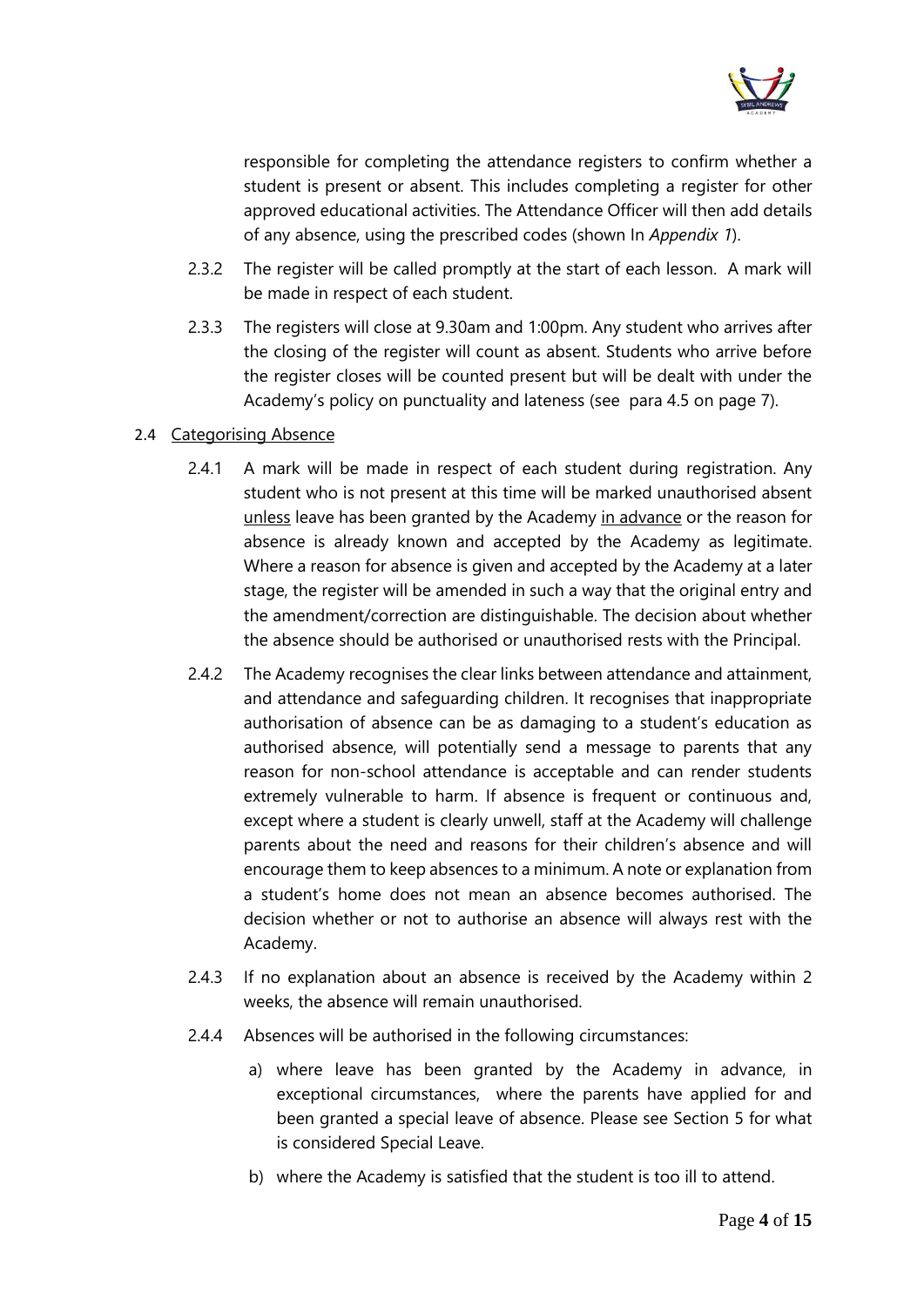

- c) where the student has a medical appointment and evidence has been provided (although parents should be encouraged to make these out of school hours wherever possible, and to return their child to school immediately afterwards – or send him/her to school beforehand).
- d) the absence occurs on a day exclusively set aside for religious observance by the religious body to which the student's parent belongs.
- e) the student lives more than three miles away and no suitable transport arrangements have been made by the Local Authority.
- f) the student is of no fixed abode, his/her parent is engaged in a trade which requires him/her to travel, the student has attended school as often as the nature of the trade permits and, he/she has attended 200 sessions in the preceding 12 months.
- g) in other exceptional circumstances (e.g. a family bereavement) and for a very limited period.
- 2.4.5 Except in the circumstances described above, absences will be unauthorised. Some examples of reasons for not authorising absence would be:
	- no explanation has been given by the parent
	- the Academy is not satisfied with the explanation
	- the student is staying at home to mind the house
	- the student is shopping during school hours
	- the student is absent for unexceptional reasons, e.g. a birthday
	- the student is absent from school on a family holiday
	- the student has been stopped during a truancy sweep and is unable (or the parent is unable) to give a satisfactory reason for the absence

#### 2.5 Approved Educational Activity

Where a student is engaged in off-site approved educational activities, the school will check his/her attendance before entering the appropriate code in the register.

#### 2.6 Class Registers

In order to track students' whereabouts throughout the day, deal with any truancy that occurs after morning registration and to ensure the safety of students, subject teachers will take a register at the beginning of every lesson to record absence and lateness*:* Any sudden absences that occur during the day will be picked up immediately by the school office and measures taken to locate the student(s).

#### 2.7 Staff Training

The Academy Attendance Leader will ensure that all staff responsible for taking registers, including any temporary or supply staff, receive sufficient training to enable them to perform the task accurately.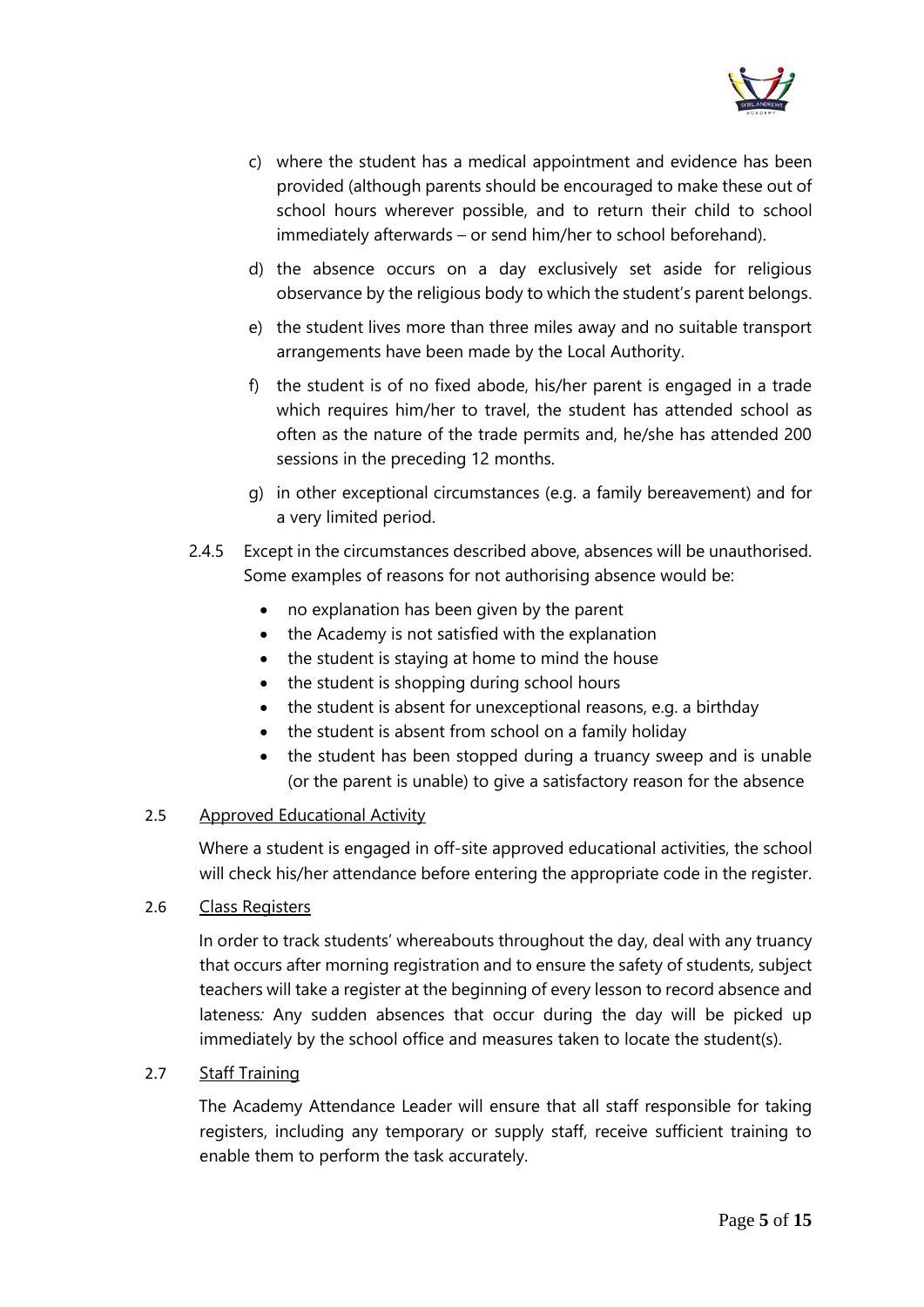

# **3 COLLECTION AND ANALYSIS OF DATA**

- 3.1 The Attendance Leader will ensure that attendance data is complete, accurate, analysed and reported to the senior leadership team, parents and the Governing Body. The data will inform the Academy's future practice to improve attendance.
- 3.2 Attendance is monitored by year group, tutor group, at subject level and by reasons for absence. It is also analysed by gender, ethnicity, students/students with special educational needs, Pupil Premium and those who are vulnerable to poor attendance.
- 3.3 Accurate attendance returns are made to the LA and DFE within the stipulated time frame.

# **4 STRATEGIES FOR MANAGING AND IMPROVING ATTENDANCE**

4.1 Attendance has a very high profile at the Academy and is regularly discussed at assemblies and in class. Parents are regularly reminded in newsletters and school meetings about the importance of good attendance and its links to attainment, and attendance is promoted in school. The Academy has procedures for dealing with unexplained absences within a week.

#### 4.2 First-Day Calling

The Academy has in place a system of First-Day Calling. This means that parents will be contacted by telephone, text or email on the first day a student is absent without explanation to establish a reason for the absence. This helps to identify at an early stage students who do not have a good reason for absence or who may be absent without their parents' knowledge. Where it is not possible to make contact with parents on the first day of absence, the Academy will send a letter to them.

#### <span id="page-5-0"></span>4.3 Academy Strategies to Tackle Absence

The Attendance Leader is responsible for the Academy management of attendance, policy and systems to ensure that the Academy intervenes in nonattendance at an early stage. Where there is an emerging pattern of a student's absence the Academy will invite parents to a meeting to discuss the reasons for the absences. Plans should be put in place with the parents and student to resolve any difficulties and improve the attendance within a specified time limit. It will be explained to parents that any future absences will be unauthorised unless there is clear evidence of a good reason for them.

#### 4.4 Referral to the Education Attendance Service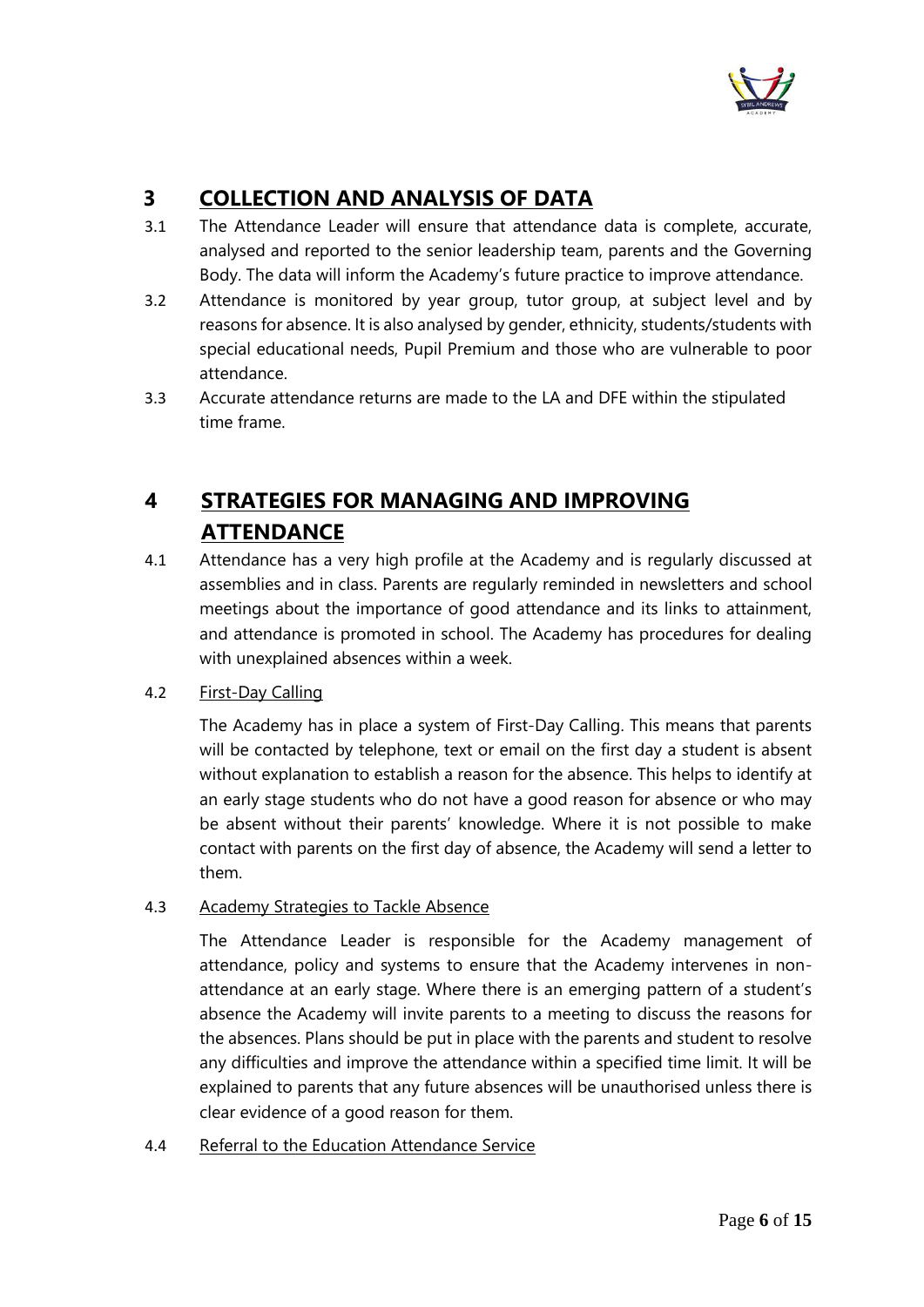

If there continues to be unauthorised absences by the end of the specified time (or sooner if the student is failing to attend school at all) the matter will be referred to the Education Attendance Service. Regulations (Education Student Regulations 2006) require schools to inform the Local Authority (LA) of every student who has been continuously absent without a good reason (i.e. the absence is unauthorised) for 8 school days or more. Schools must also inform the LA of every student who fails to attend regularly which is interpreted to mean those students who have patterns of unauthorised absence without amassing 8 continuous absences.

#### <span id="page-6-0"></span>4.5 Lateness and Punctuality

Students are expected to arrive at school, and be in the correct room for registration, on time every day. It is very disruptive to their own education and that of others in their class if they are late. Students who arrive after the register closes (see para. [2.3.3](#page-3-0) on page [4\)](#page-3-0) will be marked absent for the whole session (a session being a morning or an afternoon). This absence will be unauthorised unless the school is satisfied that there is a legitimate reason for the student to be late. Such a reason will not include things such as missing the bus, clothes in the washing machine or lost shoes. A student who is persistently absent by reason of lateness will be dealt with in the same way as other students with an emerging pattern of absence (see para. [4.3\)](#page-5-0). If the matter is not resolved quickly, it will be referred to the Education Attendance Service.

Students who arrive late for school but before the register closes will get a late mark. If a student accumulates two late marks within a week will receive a lunch detention with the Head of Year. Further late marks within in a week results in a 30 minute after-school detention. Subsequent lateness within the same week results in a one hour after school detention. If these are missed, the detentions increase as per the school behavior policy

For health and safety reasons it is important that the school knows who is in the building. Students arriving late should therefore report to Reception to sign in*.* It is important that all students arriving late follow this procedure. For the same reason it is important that students leaving the premises legitimately (e.g. for a medical appointment), or returning to school later in the day sign out/sign in.

#### 4.6 Post-Registration Truancy

Post-Registration Truancy occurs when a student goes missing from school having previously registered for the session. This behaviour not only means the student will not be receiving a full-time education, it also potentially renders him/her vulnerable to harm. The Academy takes this very seriously and will endeavour to ensure it does not happen. The Attendance Officer checks all class registers every period for absences and takes follow up action when appropriate.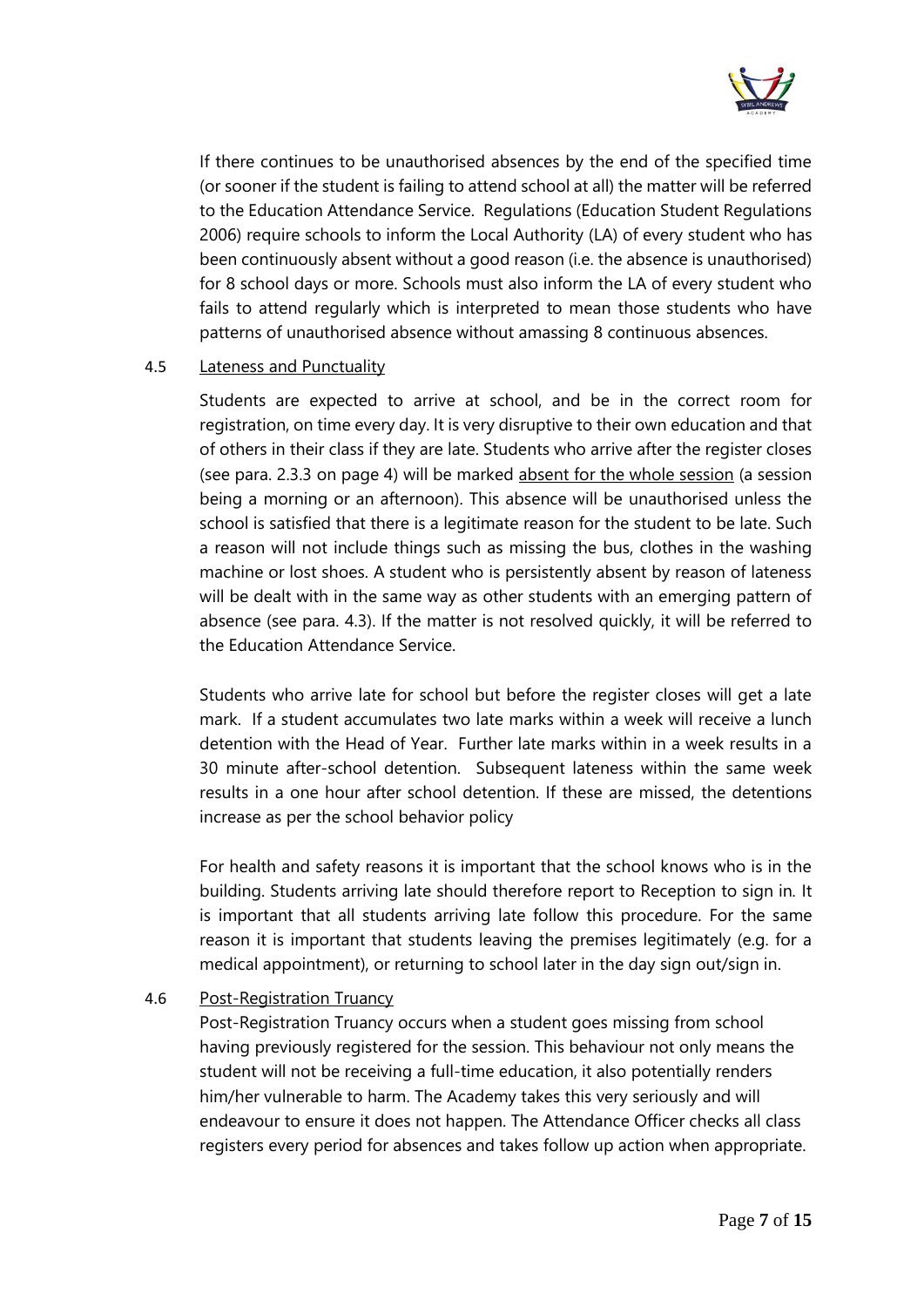

If, however, a student appears to have left the premises without authorisation, the school will try to make contact with his/her parents immediately.

#### 4.7 Local Authority Communication

The Academy will inform the local authority, via fortnightly meetings with the Local Authority Education Welfare Officer, of any student who fails to attend school regularly, or has been absent without the school's permission for a continuous period of 10 school days or more.

# **5 SPECIAL LEAVE OF ABSENCE**

The Academy will consider every application individually. Its policy is NOT to grant permission for special leave of absence other than in the most exceptional circumstances. Time off school for special leave of absence is not a right. An application must be made in writing, with appropriate evidence, in advance of the special leave of absence.

The Academy will consider authorising special leave of absence for:

• service personnel and other employees on active duty and other exceptional circumstances

Requests for special leave of absence for the following reasons will not be authorised:

- cheaper cost of holiday
- availability of the desired accommodation
- poor weather experienced in school holiday periods overlap with beginning or end of term

The Academy will respond to all requests for a leave of absence in writing giving the reasons for the decision.

The Academy will NOT authorise a special leave of absence during periods of national tests i.e.: GCSE examinations.

## **6 EXTENDED LEAVE OF ABSENCE**

Extended leave of absence will only be granted during term time in exceptional circumstances.

## **7 PENALTY NOTICES**

7.1 The Anti- Social Behaviour Act 2003, section 23 empowers designated Local Authority (LA) Officers, Headteachers (and Deputy and Assistant Headteachers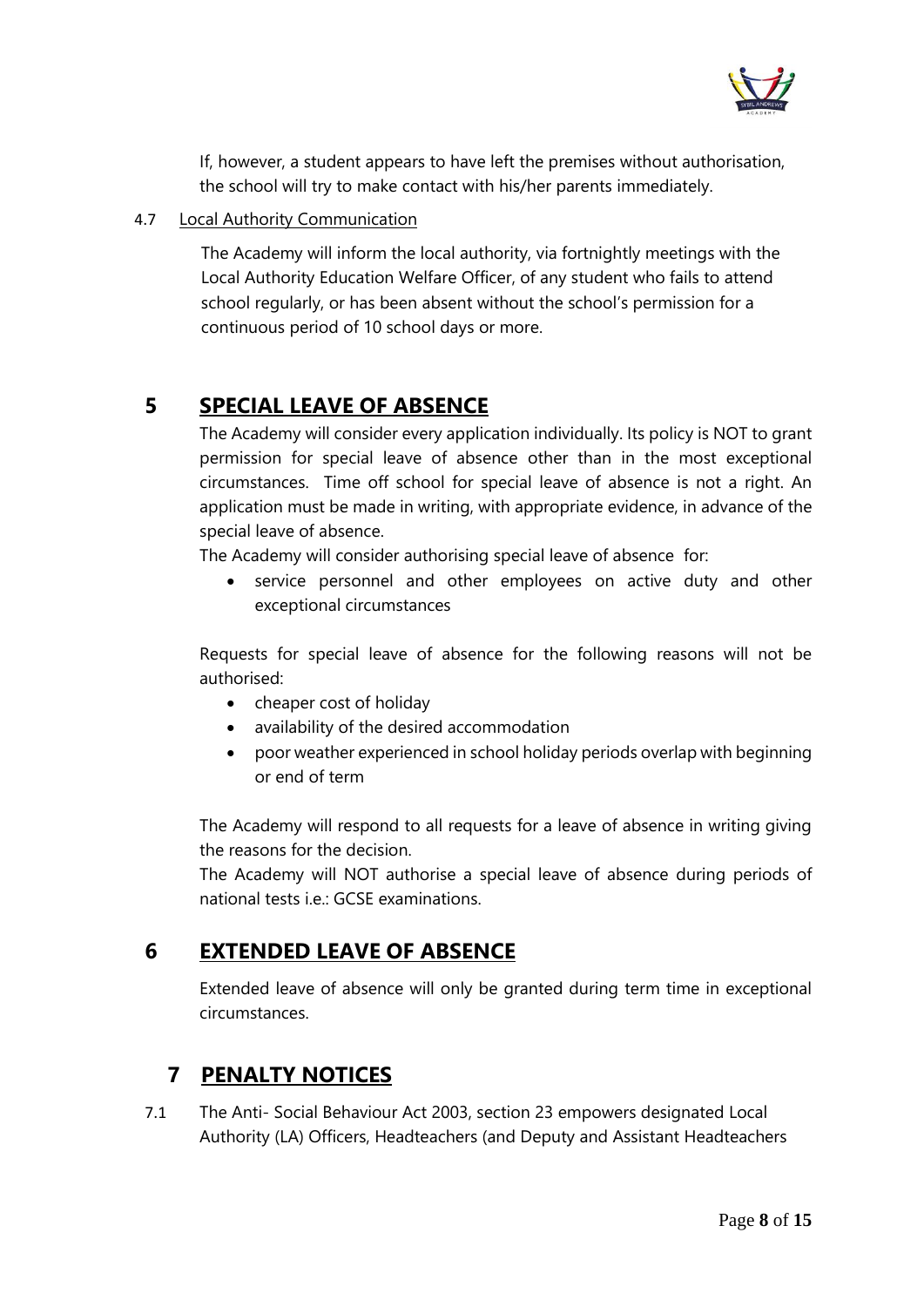

authorised by them) and the Police to issue Penalty Notices in cases of unauthorised absence from school.

Sybil Andrews Academy reserves the right to fine any unauthorised absence.

Parents have a legal responsibility (Education Act 1996, Section 7) to ensure that their children receive a full-time and efficient education and LAs have a duty to enforce this when necessary. A parent is defined as someone who has parental responsibility for a child or who has the care of the child. (Education Act 1996, Section 576)

7.2 Penalty Notices are intended to be early deterrents to patterns of unauthorised absence. Their most effective use is likely to be for parents who are able but unwilling to ensure their children attend school regularly.

#### A Penalty Notice Referral may be made by a school if any of the following criteria are met:

- 7.2.1 where a student has been identified for the first time as having 8 sessions (a session being a morning or an afternoon) of unauthorised absence.
- 7.2.2 where a student has had at least 8 sessions of unauthorised absence and, in the company of a parent, has been stopped under Section 16 of the Crime and Disorder Act 1998 (i.e. during a 'truancy sweep' conducted by Police and Education Welfare Officers) and the parent has failed to give a satisfactory explanation for the student's absence which the school has confirmed is unauthorised.

Parents who meet the criteria above will receive no warning prior to being issued with a Penalty Notice. Penalty Notices will not be used in the case of unauthorised absence of Looked After Children.

7.3 Referrals to Penalty Notice Protocol are made by completing the Penalty Notice Referral Form and sending it to the Education Attendance Service in accordance with current procedure.

Provided all criteria are met, a Penalty Notice Letter will then be sent to parents by the Education Attendance Service. Details of payment arrangements will be included on the Penalty Notice. The Penalty is £60 per parent per child if paid in the first 28 days, doubling to £120 if paid after 28 days but before 42 days. If the Penalty is not paid in full within 42 days of issue, the Local Authority may start legal proceedings against the parent in the Local Magistrates Court for the original offence of failing to ensure their child attended school regularly.

There is no statutory right of appeal once a notice has been issued. Payment of a Penalty Notice discharges parents' liability for the period to which the Notice relates.

Parents will not receive more than two Penalty Notice per child in any 12 month period.

A full copy of Suffolk County Council Anti-Social Behaviour Act 2003, Penalty Notice Protocol is available by contacting the Education Welfare Officer (EWO).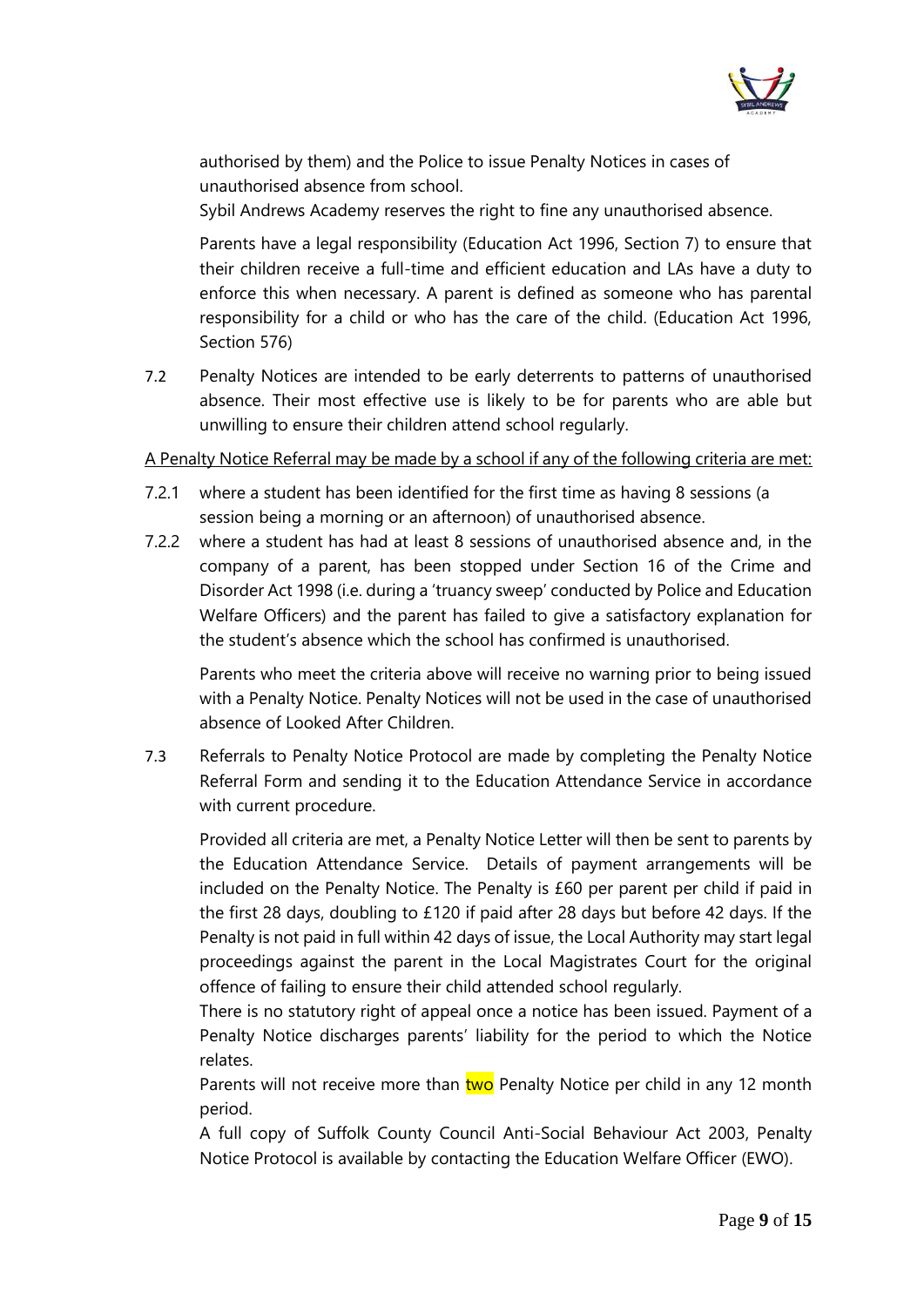

# **8 PARENTS / CARERS RESPONSIBILITIES**

The prime responsibility for ensuring children receive an appropriate and full-time education rests with parents/carers (defined by the Education Act 1996 as those with parental responsibility and those who have the care of a child), who will be supported and encouraged by the Academy.

The Academy expects parents/carers will:

- ensure their children attend the Academy regularly
- support their children's attendance by keeping requests for absence to a minimum
- not expect the Academy to automatically agree any requests for absence, and not condone unjustified absence from school

Parents will also be expected to:

- notify the Academy on the first day of absence
- ensure their children arrive at school on time, properly dressed and with the right equipment for the day
- work in partnership with the Academy, for example by attending parents' meetings and consultations, responding to permissions request for activities when asked to do so, taking an interest in their children's work and activities
- contact the Academy without delay if they are concerned about any aspects of their children's school lives. The Academy will endeavour to support parents to address their concerns

A Guide for Parents is provided in *Appendix 2.* 

All students should be aware of the importance of regular school attendance. If they are having difficulties that may prevent them from attending school regularly, they should speak to their class teacher or form tutor.

Students should attend all their lessons on time, ready to learn. If they have been absent from school they should give their class teacher or form tutor a note from their parents to explain the absence. Students also have a responsibility for following school procedures if they arrive late.

A Guide for Students is provided in *Appendix 3.*

## **9 GOVERNORS RESPONSIBILITIES SECTION 175 (2)**

The Governing Body shall make arrangements for ensuring that their functions relating to the conduct of the Academy are exercised with a view to safeguarding and promoting the welfare of children who are students at the Academy.

## **10 CONCLUSION**

Regular school attendance is a necessary contributor to ensuring the best outcomes for every student: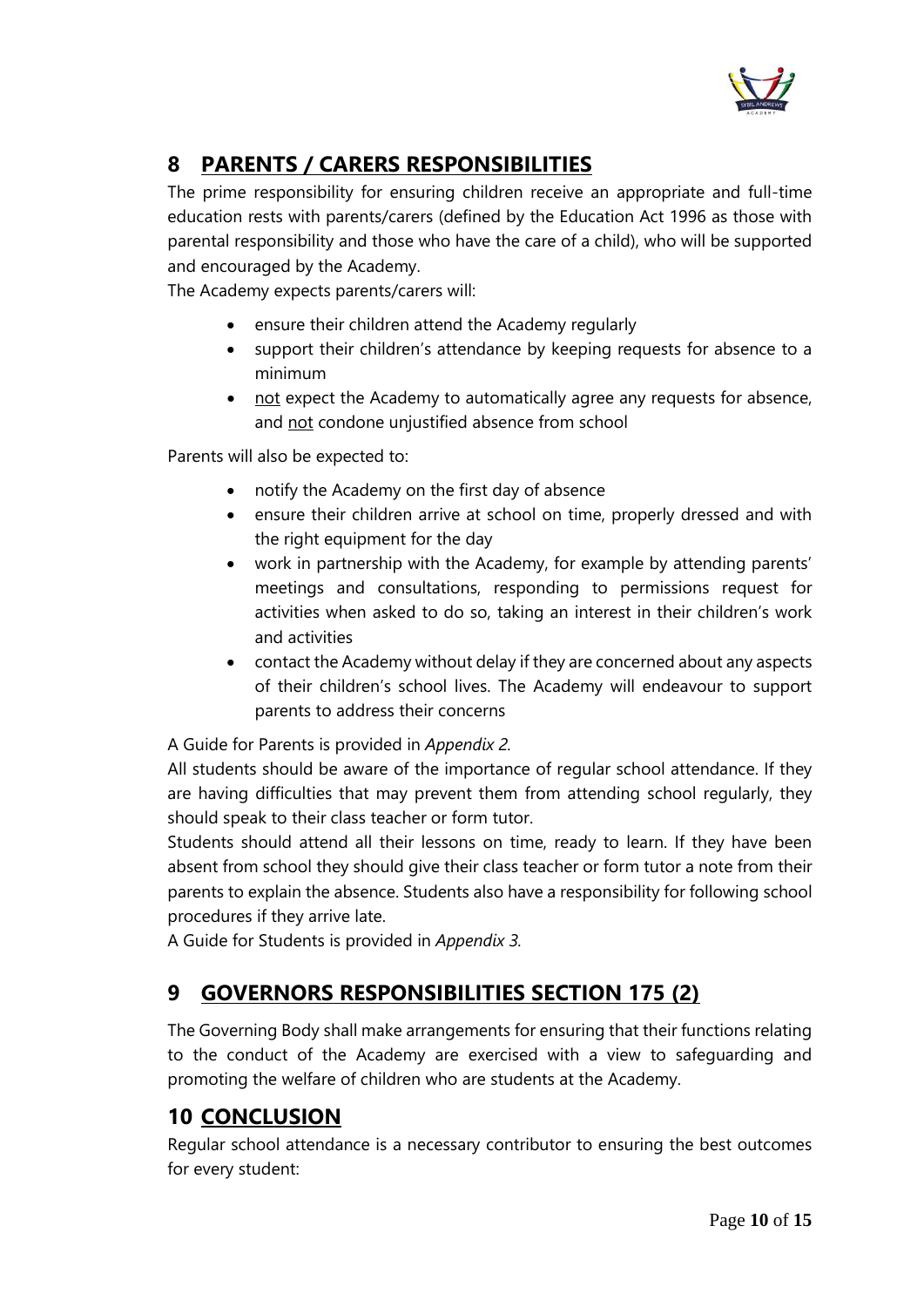

- attendance at school supports children's emotional and social health and development
- the Academy curriculum teaches children to be healthy
- schools and the LA have a statutory duty to promote the safety and welfare of children
- the best way to safeguard children is to ensure they attend school regularly
- good school attendance supports children in reaching their maximum potential and enjoying the fulfilment this brings
- membership of a school community builds confidence, gives children a sense of belonging and teaches them to contribute to and be responsible for, the well-being of others
- good school attendance supports engagement in further education, employment or training in the future, which in turn helps to support a prosperous and fulfilling lifestyle

# **11 REVIEWING THE POLICY**

The Academy will review this policy each year.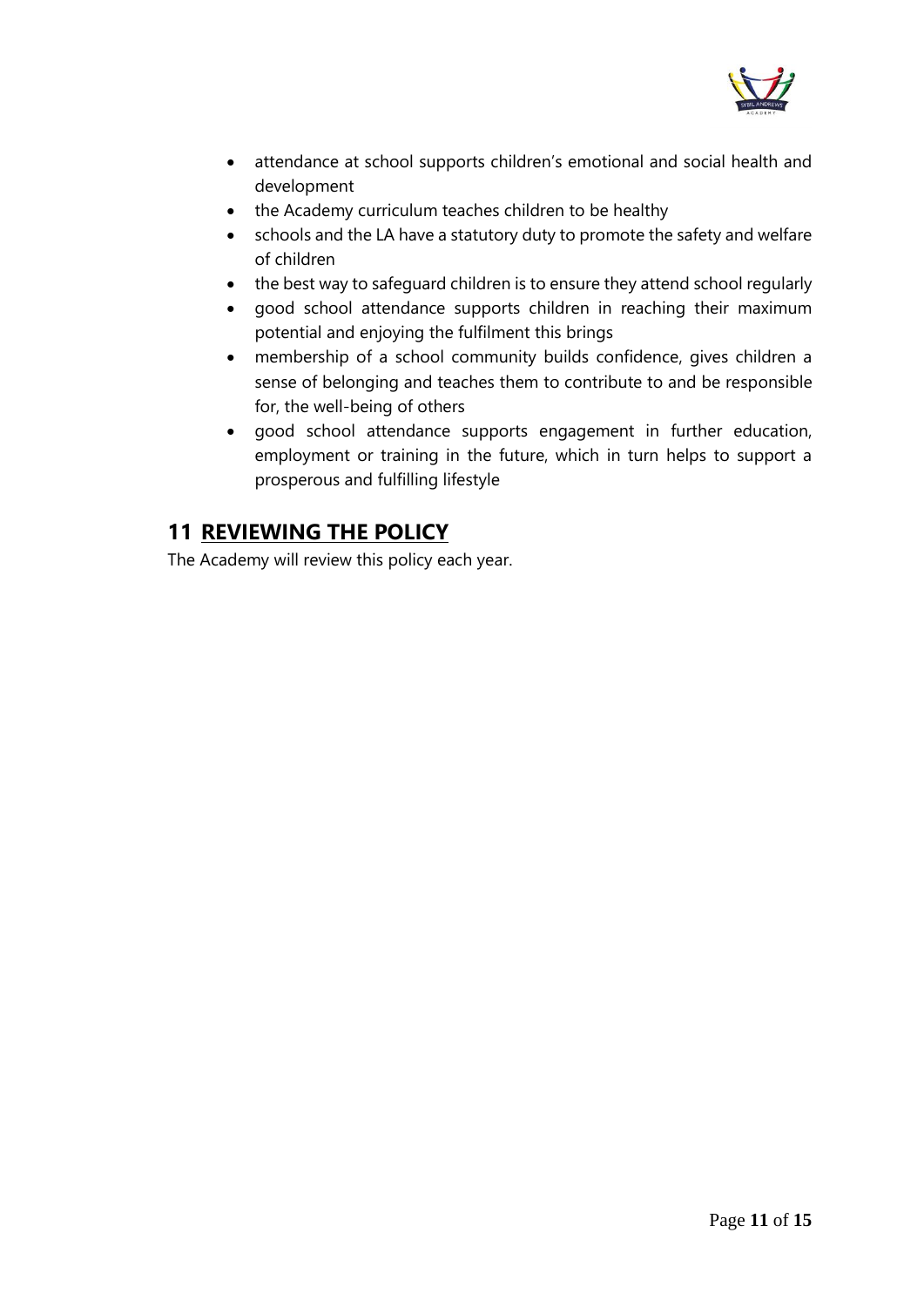

# **12 APPENDIX 1 – REGISTER CODES**

| <b>CODE</b> | <b>DESCRIPTION</b>                                                                                   | <b>MEANING</b>                        |
|-------------|------------------------------------------------------------------------------------------------------|---------------------------------------|
|             | Present (AM)                                                                                         | Present                               |
| N           | Present (PM)                                                                                         | Present                               |
| B           | Educated off site (NOT Dual<br>registration)                                                         | <b>Approved Education</b><br>Activity |
| C           | <b>Other Authorised</b><br>Circumstances (not covered by<br>another appropriate<br>code/description) | Authorised absence                    |
| D           | Dual registration (i.e. student<br>attending other<br>establishment)                                 | <b>Approved Education</b><br>Activity |
| E           | Excluded (no alternative<br>provision made)                                                          | Authorised absence                    |
| G           | Family holiday (NOT agreed or<br>days in excess of agreement)                                        | Unauthorised absence                  |
| н           | Family holiday (agreed)                                                                              | Authorised absence                    |
|             | Illness (NOT medical or dental<br>etc. appointments)                                                 | Authorised absence                    |
| J           | Interview                                                                                            | Approved Education<br>Activity        |
| L           | Late (before registers closed)                                                                       | Present                               |
| М           | Medical/Dental appointments                                                                          | Authorised absence                    |
| N           | No reason yet provided for<br>absence                                                                | Unauthorised absence                  |
| Ο           | Unauthorised absence (not<br>covered by any other<br>code/description)                               | Unauthorised absence                  |
| P           | Approved sporting activity                                                                           | Approved Education<br>Activity        |
| R.          | Religious observance                                                                                 | Authorised absence                    |
| S           | Study leave                                                                                          | Authorised absence                    |
| Т           | Traveller absence                                                                                    | Authorised absence                    |
| U           | Late (after registers closed)                                                                        | Unauthorised absence                  |
| $\mathbf v$ | Educational visit or trip                                                                            | <b>Approved Education</b><br>Activity |
| W           | Work experience                                                                                      | <b>Approved Education</b><br>Activity |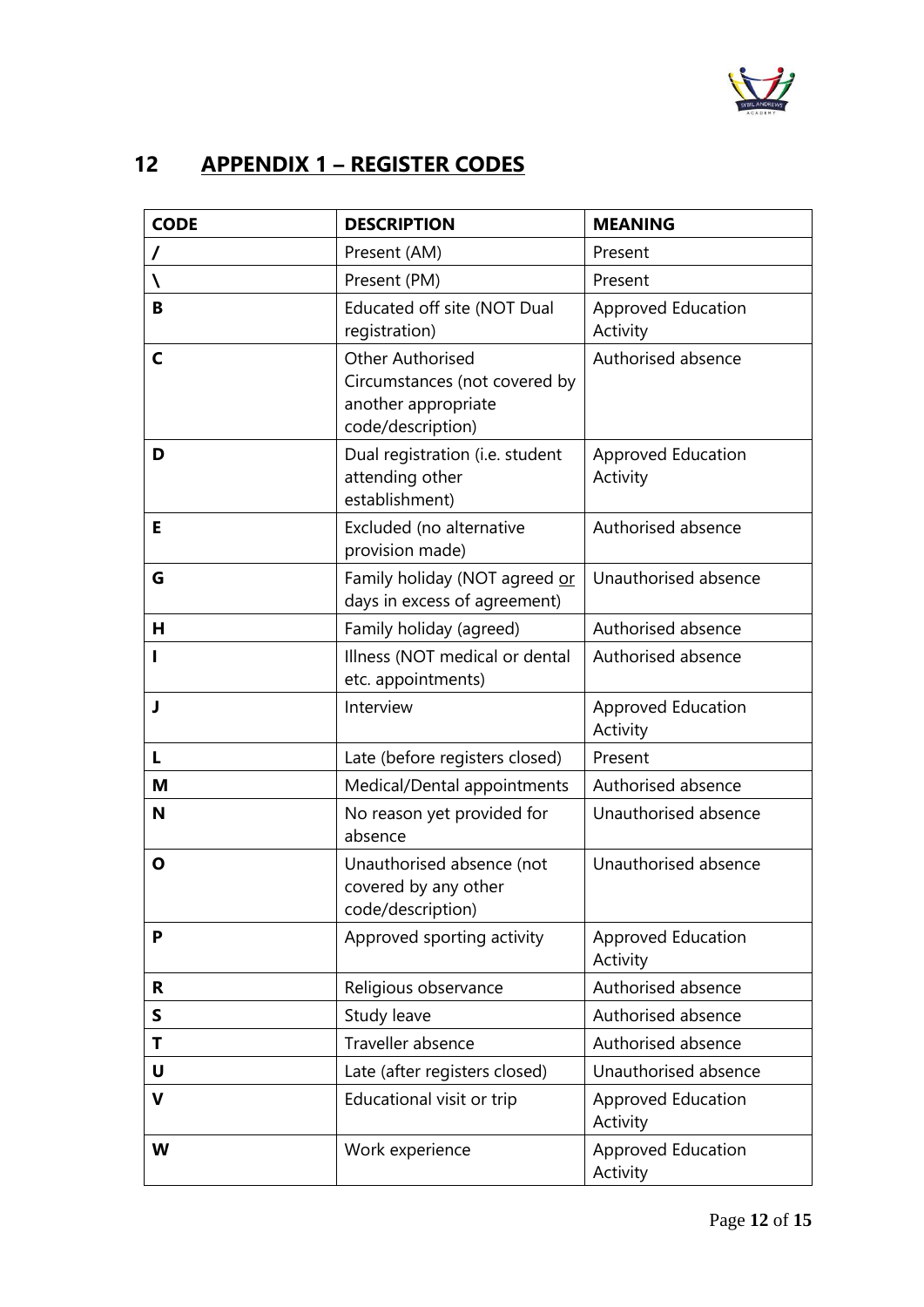

| x | Non-compulsory school age<br>absence | Not counted in possible<br>attendances or Covid-19<br>related absence |
|---|--------------------------------------|-----------------------------------------------------------------------|
|   | Enforced closure                     | Not counted in possible<br>attendances                                |
|   | Student not yet on roll              | Not counted in possible<br>attendances                                |
| # | Academy closed to students           | Not counted in possible<br>attendances                                |

**Attendance** 

# Why is school attendance so important?

- $\checkmark$  Children who attend school regularly are more likely to achieve good results and reach their full potential.
- ✓ Attendance at school supports children's emotional and social health and development.
- $\checkmark$  Good attendance will help you to give your child the best possible start in life.
- $\checkmark$  Good attendance helps develop learning habits that will last into later life.
- $\checkmark$  Good attendance increases opportunities for post 16 education and for positive references for future employers.
- $\checkmark$  Children who have attended their school regularly have a better chance of getting and keeping a good job.

# \*Make Every Day Count\*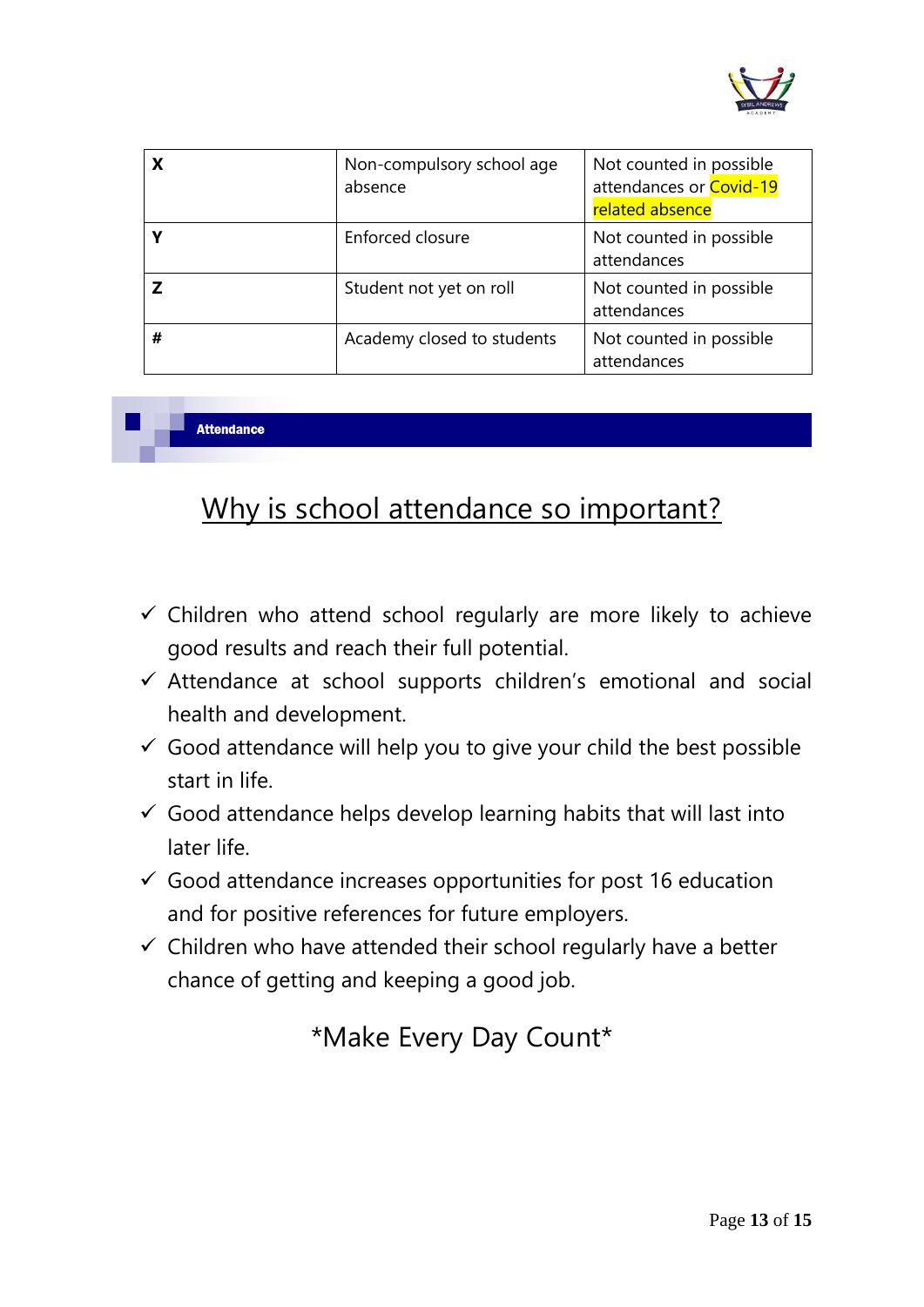

# *94% Attendance = Very good chance of achieving 9-4 grades 93% Attendance = Good chance of achieving 9-4 grades 92% Attendance = Fair chance of achieving 9-4 grades 90% Attendance = Less than 50% chance of achieving 9-4 grades 88% Attendance = Less than 35% chance of achieving 9-4 grades <88% Attendance = Less than 30% chance of achieving 9-4 grades*